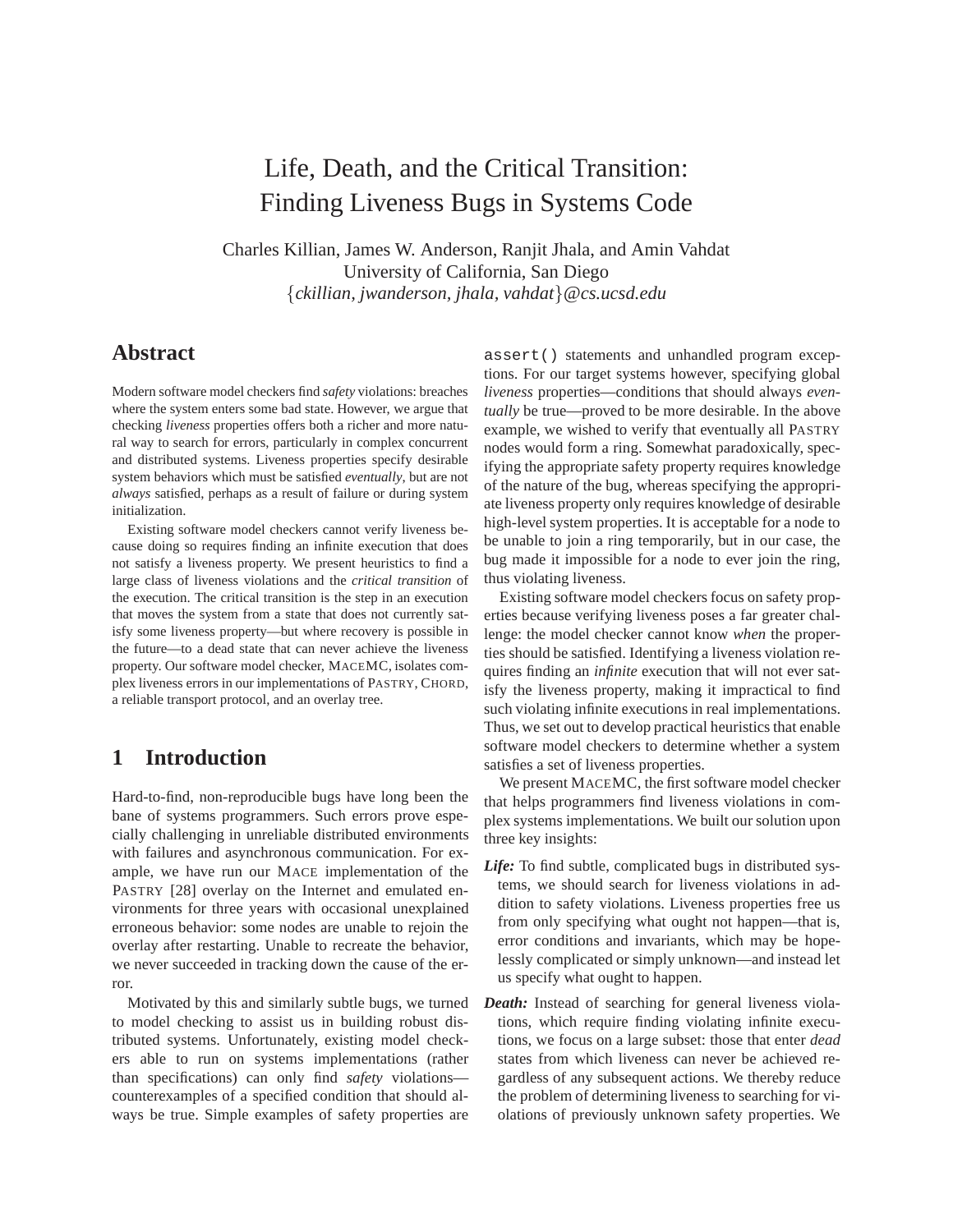present a novel heuristic to identify dead states and locate executions leading to them by combining exhaustive search with long random executions.

*Critical Transition:* To understand and fix a liveness error, the developer must painstakingly analyze the tens of thousands of steps of the non-live execution to find where and how the system became dead. We show how to extend our random execution technique to automatically search for the *critical transition*, the step that irrecoverably cuts off all possibility of ever reaching a live state in the future.

To further help the programmer understand the cause of an error, we developed MDB, an interactive debugger providing forward and backward stepping through global events, per-node state inspection, and event graph visualization. In our experience, MDB, together with the critical transition automatically found by MACEMC, reduced the typical human time required to find and fix liveness violations from a few hours to less than 20 minutes.

Using MACEMC and MDB, we found our PASTRY bug: under certain circumstances, a node attempting to rejoin a PASTRY ring using the same identifier was unable to join because its join messages were forwarded to unjoined nodes. This error was both sufficiently obscure and difficult to fix that we decided to check how FREEP-ASTRY [1], the reference implementation, dealt with this problem. The following log entry in a recent version of the code (1.4.3) suggests that FREEPASTRY likely observed a similar problem: "Dropped JoinRequest on rapid rejoin problem – There was a problem with nodes not being able to quickly rejoin if they used the same NodeId. Didn't find the cause of this bug, but can no longer reproduce."

We have found 52 bugs using MACEMC thus far across a variety of complex systems. While our experience is restricted to MACEMC, we believe our random execution algorithms for finding liveness violations and the critical transition generalize to any state-exploration model checker capable of replaying executions. It should therefore be possible to use this technique with systems prepared for other model checkers by defining liveness properties for those systems. Although our approach to finding liveness violations is necessarily a heuristic—a proof of a liveness violation requires finding an infinite execution that never satisfies liveness—we have not had any false positives among the set of identified violations to date.

### **2 System Model**

Software model checkers find errors by exploring the space of possible executions for systems implementations. We establish the MACEMC system model with our simplified definitions of programs and properties (see [19] for

the classical definitions). We then discuss the relationship between liveness and safety properties.

**Distributed Systems as Programs** We model-check distributed systems by composing every node and a simulated network environment in a single program (cf. §4.1 for the details of preparing unmodified systems for model checking). A program *state* is an assignment of values to variables. A *transition* maps an input state to an output state. A *program* comprises a set of variables, a set of initial states, and a set of transitions. A *program execution* is an infinite sequence of states, beginning in an initial program state, with every subsequent state resulting from the application of some transition (an atomic set of machine instructions) to its predecessor. Intuitively, the set of variables corresponds to those of every node together with the distributed environment, such as the messages in the network. Thus, a state encodes a snapshot of the entire distributed system at a given instant in time.

Conceptually, each node maintains a set of pending events. At each step in the execution, the model checker selects one of the nodes and an event pending at that node. The model checker then runs the appropriate event handler to transition the system to a new state. The handler may send messages that get added to event queues of destination nodes or schedule timers to add more events to its pending set. Upon completing an event handler, control returns to the model checker and we repeat the process. Each program execution corresponds to a scheduling of interleaved events and a sequence of transitions.

**Properties** A *state predicate* is a logical predicate over the program variables. Each state predicate evaluates to TRUE or FALSE in any given state. We say that a state *satisfies* (resp., *violates*) a state predicate if the predicate evaluates to TRUE (resp., FALSE) in the state.

- *Safety Property:* a statement of the form *always* p where p is a *safety (state) predicate*. An execution *satisfies* a safety property if *every* state in the execution satisfies p. Conversely, an execution *violates* a safety property if *some* state in the execution violates p.
- *Liveness Property:* a statement of the form *always eventually* p where p is a *liveness (state) predicate*. We define program states to be in exactly one of three categories with respect to a liveness property: *live*, *dead*, or *transient*. A live state satisfies p. A transient state does not satisfy  $p$ , but some execution through the state leads to a live state. A dead state does not satisfy  $p$ , and no execution through the state leads to a live state. An execution *satisfies* a liveness property if every suffix of the execution contains a live state. In other words, an execution satisfies the liveness property if the system enters a live state infinitely often during the execution. Conversely, an execution *violates* a liveness property if the execution has a suffix without any live states.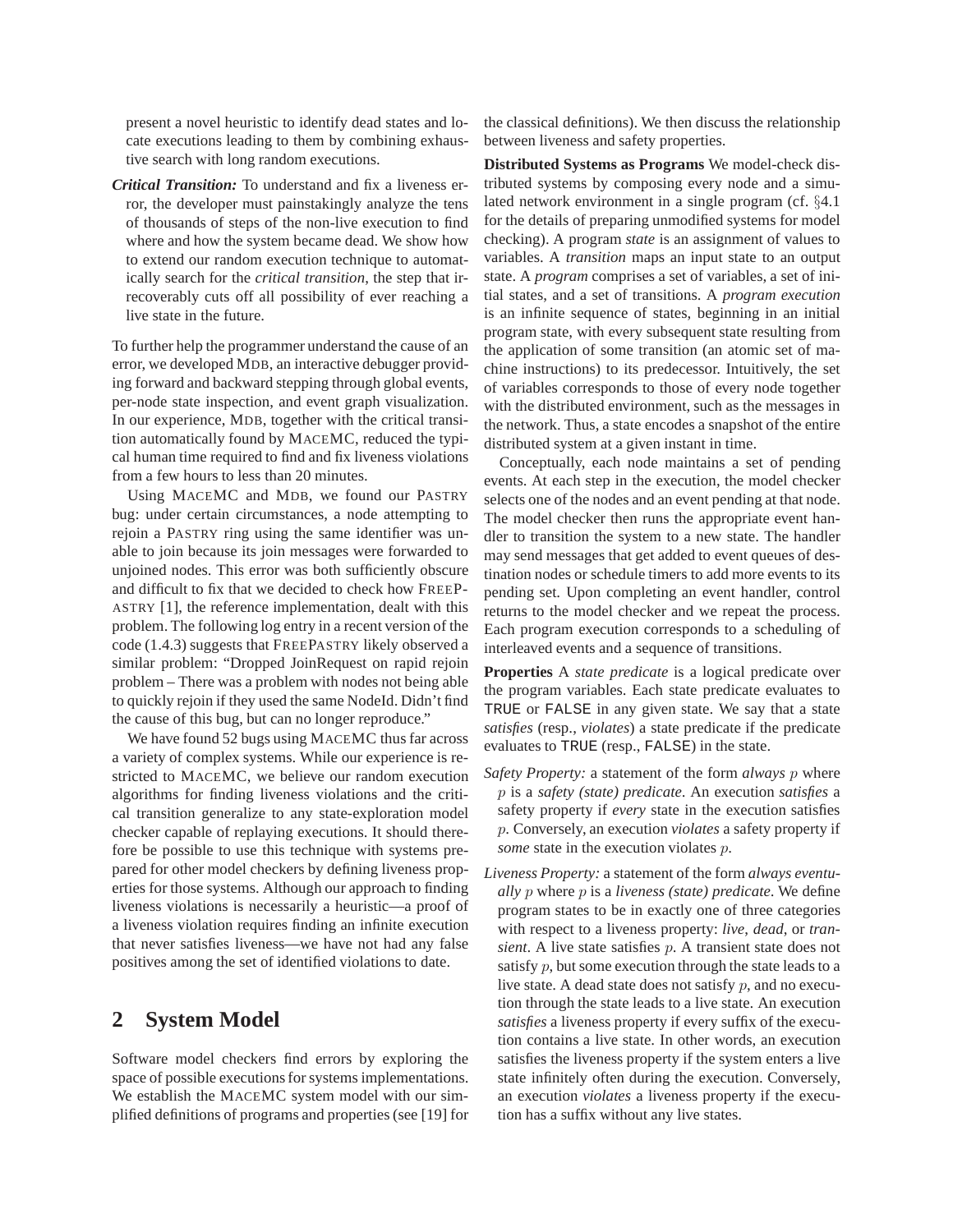| System               | Name            | Property   |                                                                                        |  |  |  |
|----------------------|-----------------|------------|----------------------------------------------------------------------------------------|--|--|--|
| Pastry               | AllNodes        | Eventually | $\forall n \in nodes : n.(successor)^* \equiv nodes$                                   |  |  |  |
|                      |                 |            | Test that all nodes are reached by following successor pointers from each node.        |  |  |  |
|                      | SizeMatch       | Always     | $\forall n \in nodes : n. myright.size() + n. myleft.size() = n. myleafset.size()$     |  |  |  |
|                      |                 |            | Test the sanity of the leafset size compared to left and right set sizes.              |  |  |  |
| Chord                | AllNodes        | Eventually | $\forall n \in nodes : n.(successor)^* \equiv nodes$                                   |  |  |  |
|                      |                 |            | Test that all nodes are reached by following successor pointers from each node.        |  |  |  |
|                      | <b>SuccPred</b> | Always     | $\overline{\forall n \in nodes : \{n,predecessary = n, me} \iff nsuccessor = n, me\}}$ |  |  |  |
|                      |                 |            | Test that a node's predecessor is itself if and only if its successor is itself.       |  |  |  |
| RandTree             | <b>OneRoot</b>  | Eventually | for exactly 1 $n \in \text{nodes} : n.isRoot$                                          |  |  |  |
|                      |                 |            | Test that exactly one node believes itself to be the root node.                        |  |  |  |
|                      | <b>Timers</b>   | Always     | $\forall n \in nodes : \{(n.state = init)    (n recovery.next Scheduled() \neq 0)\}\$  |  |  |  |
|                      |                 |            | Test that either the node state is <i>init</i> , or the recovery timer is scheduled.   |  |  |  |
| <b>MaceTransport</b> | AllAcked        | Eventually | $\forall n \in \textbf{nodes} : n.inflightSize() = 0$                                  |  |  |  |
|                      |                 |            | Test that no messages are in-flight (i.e., not acknowledged).                          |  |  |  |
|                      |                 |            | No corresponding safety property identified.                                           |  |  |  |

Table 1: Example predicates from systems tested using MACEMC. *Eventually* refers here to *Always Eventually* corresponding to Liveness properties, and *Always* corresponds to Safety properties. The syntax allows a regular expression expansion '\*', used in the AllNodes property.

It is important to stress that liveness properties, unlike safety properties, apply over entire program executions rather than individual states. Classically, states cannot be called live (only executions)—we use the term live state for clarity. The intuition behind the definition of liveness properties is that any violation of a liveness state predicate should only be temporary: in any live execution, regardless of some violating states, there must be a future state in the execution satisfying the liveness predicate.

Table 1 shows example predicates from systems we have tested in MACEMC. We use the same liveness predicate for PASTRY and CHORD, as both form rings with successor pointers.

**Liveness/Safety Duality** We divide executions violating liveness into two categories: Transient-state and Deadstate. *Transient-state (TS) liveness violations* correspond to executions with a suffix containing only transient states. For example, consider a system comprising two servers and a randomized job scheduling process. The liveness property is that eventually, the cumulative load should be balanced between the servers. In one TS liveness violation, the job scheduling process repeatedly prefers one server over the other. Along a resulting infinite execution, the cumulative load is never balanced. However, at every point along this execution, it is possible for the system to recover, e.g., the scheduler could have balanced the load by giving enough jobs to the underutilized server. Thus, all violating states are transient and the system never enters a dead state.

*Dead-state (DS) liveness violations* correspond to an execution with any dead state (by definition all states following a dead state must also be dead because recovery is impossible). Here, the violating execution takes a *critical transition* from the last transient (or live) state to the

first dead state. For example, when checking an overlay tree (cf. §6), we found a violating execution of the "One-Root" liveness state predicate in Table 1, in which two trees formed independently and never merged. The critical transition incorrectly left the recovery timer of a node A unscheduled in the presence of disjoint trees. Because only A had knowledge of members in the other tree, the protocol had no means to recover.

Our work focuses on finding DS liveness violations. We could have found these violations by using safety properties specifying that the system never enters the corresponding dead states. Unfortunately, these safety properties are often impossible to identify *a priori*. For instance, consider the liveness property "AllNodes" for CHORD shown in Table 1: eventually, all nodes should be reachable by following successor pointers. We found a violation of this property caused by our failure to maintain the invariant that in a one-node ring, a node's predecessor and successor should be itself. Upon finding this error, we added the corresponding safety property for CHORD. While we now see this as an "obvious" safety property, we argue that exhaustively listing all such safety properties *a priori* is much more difficult than specifying desirable liveness properties.

Moreover, liveness properties can identify errors that in practice are infeasible to find using safety properties. Consider the "AllAcked" property for our implementation of a transport protocol, shown in Table 1. The property is for the test application, which sends a configurable total number of messages to a destination. It states that all sent messages should eventually be acknowledged by the destination (assuming no permanent failures): the transport adds a message to the inflight queue upon sending and removes it when it is acknowledged. The corresponding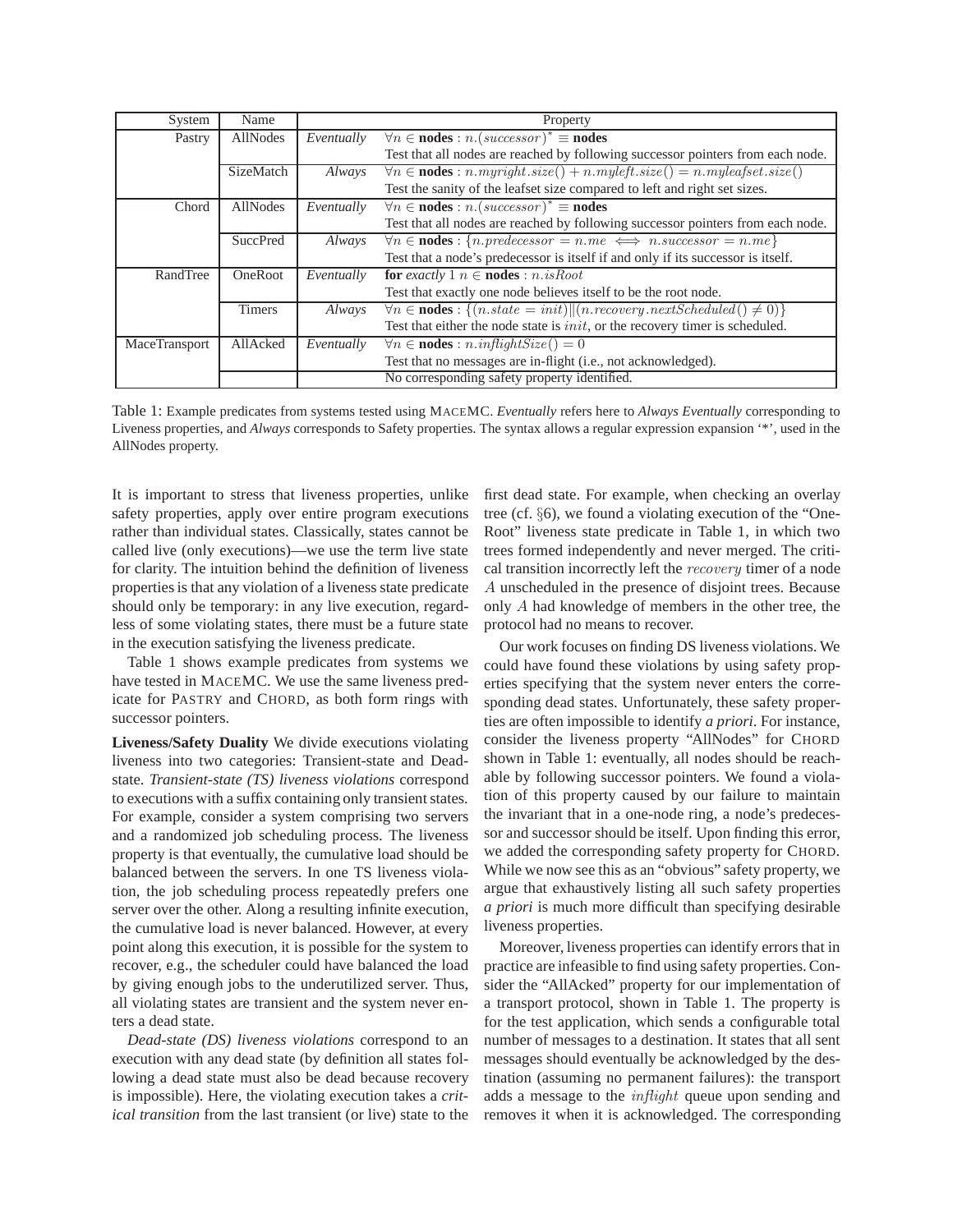safety property would have to capture the following: "Always, for each message in the *inflight* queue or retransmission timer queue, either the message is in flight (in the network), or in the destination's receive socket buffer, or the receiver's corresponding IncomingConnection.next is less than the message sequence number, or an acknowledgment is in flight from the destination to the sender with a sequence number greater than or equal to the message sequence number, or the same acknowledgment is in the sender's receive socket buffer, or a reset message is in flight between the sender and receiver (in either direction), or . . ." Thus, attempting to specify certain conditions with safety properties quickly becomes overwhelming and hopelessly complicated, especially when contrasted with the simplicity and succinctness of the liveness property: "Eventually, for all  $n$  in nodes,  $n.inflightSize() = 0$ ," i.e., that eventually there should be no packets in flight.

Thus, we recommend the following iterative process for finding subtle protocol errors in complex concurrent environments. A developer begins by writing desirable highlevel liveness properties. As these liveness properties typically define the correct system behavior in steady-state operation, they are relatively easy to specify. Developers can then leverage insight from DS liveness violations to add new safety properties. In Table 1, we show safety properties that became apparent while analyzing the corresponding DS liveness violations. While safety properties are often less intuitive, the errors they catch are typically easier to understand—the bugs usually do not involve complex global state and lie close to the operations that trigger the violations.

# **3 Model Checking with MACEMC**

This section presents our algorithms for finding liveness and safety violations in systems implementations. We find potential liveness violations via a three-step state exploration process. While our techniques do not present proofs for the existence of a liveness violation, we have thus far observed no false positives. In practice, all flagged violations must be human-verified, which is reasonable since they point to bugs which must be fixed. As shown in Figure 1, our process isolates executions leading the system to dead states where recovery to a configuration satisfying the liveness state predicate becomes impossible.

**Step 1: Bounded depth-first search (BDFS)** We begin by searching from an initial state with a bounded depthfirst search. We exhaustively explore all executions up to some fixed depth in a depth-first manner and then repeat with an increased depth bound. Due to state explosion, we can only exhaustively explore up to a relatively shallow depth of transitions (on the order of 25-30); as system ini-



Figure 1: **State Exploration** We perform bounded depth-first search (BDFS) from the initial state (or search prefix): most periphery states are indeterminate, i.e., not live, and thus are either dead or transient. We execute random walks from the periphery states and flag walks not reaching live states as suspected violating executions.

tialization typically takes many more transitions (cf. Figure 2), the vast majority of states reached at the periphery of the exhaustive search are not live. We call these states *indeterminate* because at this point we do not yet know whether they are dead or transient.

**Step 2: Random Walks** While the exhaustive search is essential to finding a candidate set of liveness violations, to prune the false positives, we must distinguish the dead from the transient states. To do so, we perform long random walks to give the system sufficient time to enter a live state. If the system still fails to reach a live state by the end of the walk, we flag the execution as a suspected liveness violation. Our random walks typically span tens or hundreds of thousands of transitions to minimize the likelihood of false positives.

**Step 3: Isolating the Critical Transition** The model checker presents the execution exhibiting a suspected liveness violation to the developer to assist in locating the actual error. The programmer cannot understand the bug simply by examining the first states that are not live, as these are almost always transient states, i.e., there exist executions that would transition these initial indeterminate states to live states. Thus, we developed an algorithm to automatically isolate the *critical transition* that irreversibly moves the system from a transient state to a dead state.

### **3.1 Finding Violating Executions**

We now describe the details of our algorithms. Suppose that MACEMC is given a system, a safety property *always*  $p_s$ , and a liveness property *eventually*  $p_l$ .

Our algorithm MaceMC Search (Algorithm 1) systematically explores the space of possible executions. Each execution is characterized by the sequence of choices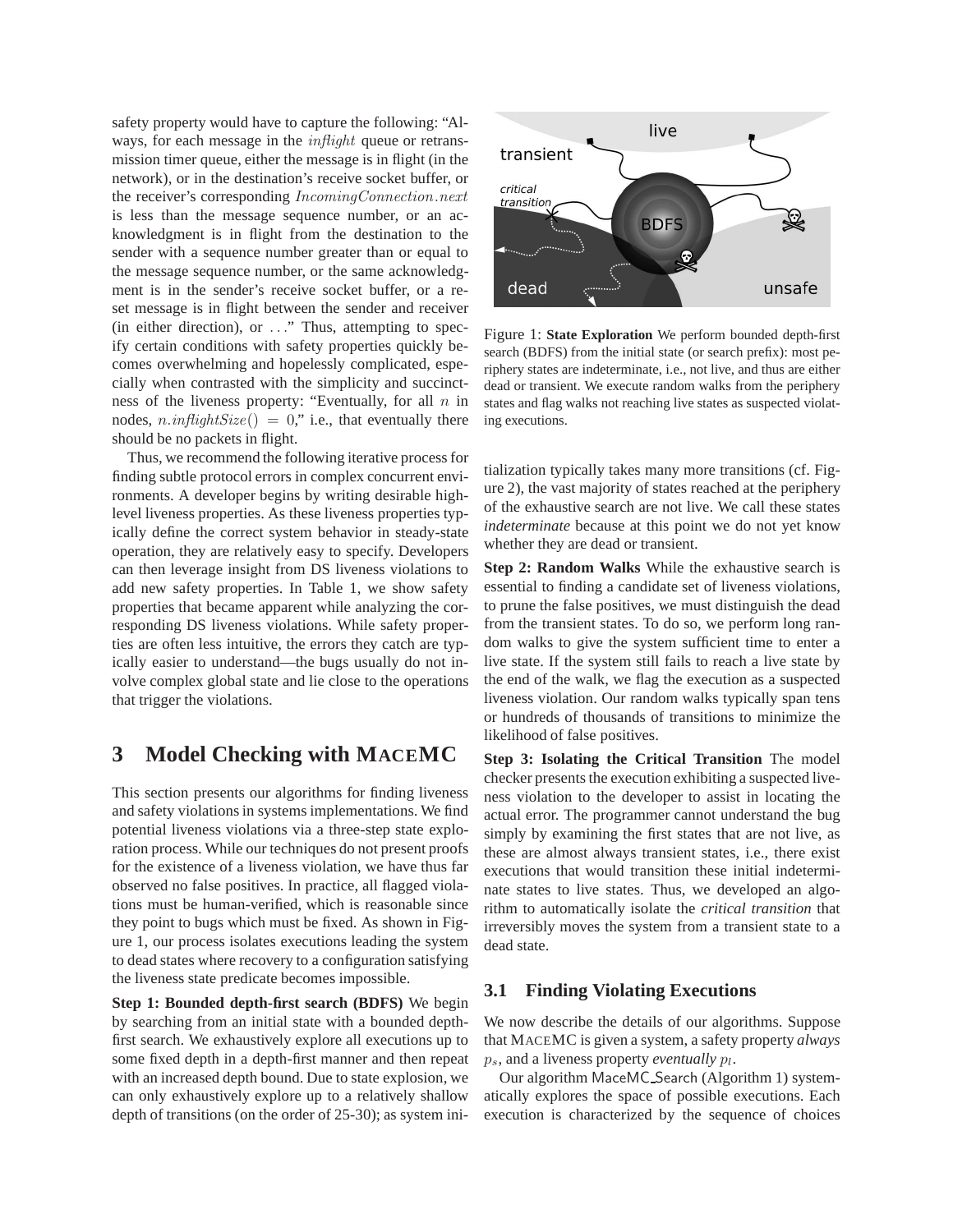| <b>Algorithm 1 MaceMC_Search</b> |                                                  |  |  |  |  |
|----------------------------------|--------------------------------------------------|--|--|--|--|
|                                  | <b>Input:</b> Depth <i>increment</i>             |  |  |  |  |
| $depth = 0$                      |                                                  |  |  |  |  |
| repeat                           |                                                  |  |  |  |  |
|                                  | <b>if</b> Sequences (depth) is empty <b>then</b> |  |  |  |  |
|                                  | $depth = depth + increment$                      |  |  |  |  |
| Reset system                     |                                                  |  |  |  |  |
|                                  | $seq =$ next sequence in $Sequences(depth)$      |  |  |  |  |
| $MaceMC$ _Simulator(seq)         |                                                  |  |  |  |  |
|                                  | until STOPPING CONDITION                         |  |  |  |  |

made to determine the node-event pair to be executed at each step. We iterate over all the sequences of choices of some fixed length and explore the states visited in the execution resulting from the sequence of choices. Consider the set of all executions bounded to a given depth *depth*. These executions form a tree by branching whenever one execution makes a different choice from another. To determine the order of executions, we simply perform a depthfirst traversal over the tree formed by this depth bound. Sequences(depth) returns a sequence of integers indicating which child to follow in the tree during the execution. It starts by returning a sequence of 0's, and each time it is called it increases the sequence, searching all possible sequences. For each sequence, MaceMC Search initializes the system by resetting the values of all nodes' variables to their initial values and then calls the procedure MaceMC Simulator to explore the states visited along the execution corresponding to the sequence. After searching all sequences of length depth, we repeat with sequences of increasing depth. We cannot search extreme system depths due to the exponential growth in state space. While they have not been necessary to date, optimizations such as multiple random walks or best-first search may enhance coverage over initial system states.

Algorithm 2, MaceMC Simulator, takes a sequence of integers as input and simulates the resulting execution using the sequence of choices corresponding to the integers. MaceMC\_Simulator simulates an execution of up to  $d_{max}$ 

transitions (cf. §4.4 for setting  $d_{max}$ ). At the  $i^{th}$  step, MaceMC Simulator calls the procedure Toss with  $i$ , the sequence, and the number of ready events to determine pending node event pairs to execute, and then executes the handler for the chosen event on the chosen node to obtain the state reached after  $i$  transitions. If this state violates the given safety predicate, then MaceMC Simulator reports the safety violation. If this state is beyond the search depth and satisfies the given liveness predicate, then the execution has not violated the liveness property and the algorithm returns. Only considering liveness for states beyond the search depth is important because otherwise a live state within the periphery would prevent us from finding liveness bugs that enter the dead state beyond the periphery. If the loop terminates after  $d_{max}$  steps, then we return the execution as a suspected liveness violation.

**Combining Exhaustive Search and Random Walks** The procedure Toss ensures that MaceMC Search and MaceMC Simulator together have the effect of exhaustively searching all executions of bounded depths and then performing random walks from the periphery of the states reached in the exhaustive search.  $Toss(i, seq, k)$  returns the  $i^{th}$  element of the sequence seq if i is less than  $|seq|$ (the length of the sequence) or some random number between 0 and k otherwise. Thus, for the first  $|seq|$  iterations, MaceMC\_Simulator selects the  $\text{seq}[i]^{th}$  element of the set of pending node event pairs, thereby ensuring that we exhaustively search the space of all executions of depth |seq|. Upon reaching the end of the supplied sequence, the execution corresponds to a random walk of length  $d_{max}$  – |seq| performed from the periphery of the exhaustive search. By ensuring  $d_{max}$  is large enough (hundreds of thousands of transitions), we can give the system enough opportunity to reach a live state. If the execution never enters a live state despite this opportunity, we flag the execution as a suspected liveness violation.

#### **3.2 Finding the Critical Transition**

If MACEMC reaches the maximum random walk depth  $d_{max}$  without entering a live state, we have a suspected liveness violation. The execution meets one of two conditions:

- *Condition 1 (*C1*):* The execution is a DS liveness violation, meaning the system will never recover. The execution should be brought to the attention of the programmer to locate and fix the error.
- *Condition 2 (*C2*):* The execution does not reach any live states, but might still in the future. The execution should be brought to the attention of the programmer to determine whether to proceed by increasing  $d_{max}$  or by inspecting the execution for a bug.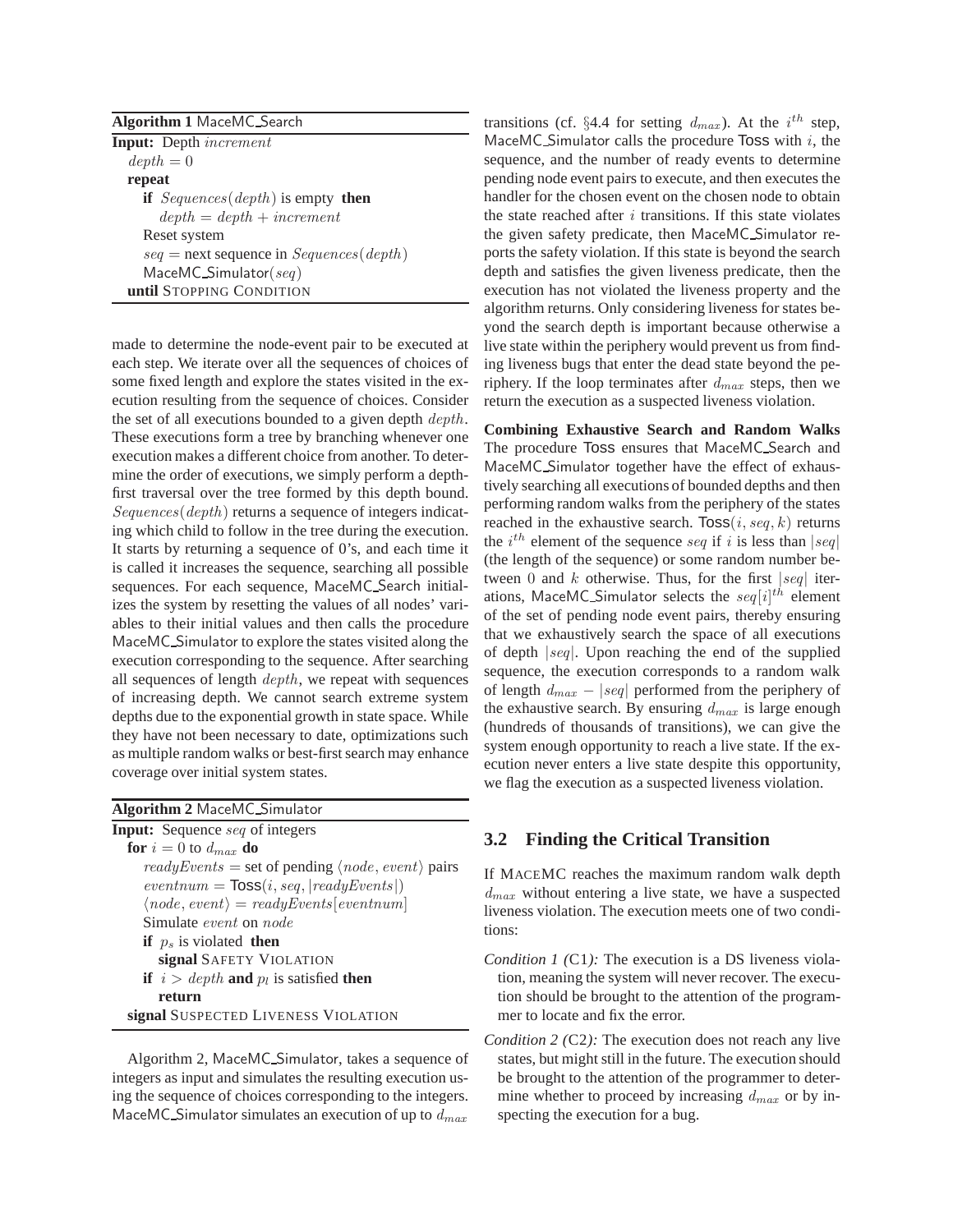Before discussing how we distinguish between the two cases, consider an execution that does enter a dead state (meets condition C1). The programmer now faces the daunting and time consuming task of wading through tens of thousands of events to isolate the protocol or implementation error that transitioned the system to a dead state. Recall that while the system may enter a transient state early, typically a much later critical transition finally pushes the system into a dead state. After attempting to find liveness errors manually when only the violating execution was available, we set out to develop an algorithm to automatically locate the critical transition. Importantly, this same procedure also heuristically identifies whether an execution meets C1 or C2.

**Algorithm 3** FindCriticalTransition

**Input:** Execution *E* non-live from step  $d_{init}$  to  $d_{max}$ **Input:** Number of Random Walks *k* **Output:** (Critical Transition  $d_{crit}$ , Condition C1 or C2) 1: {Phase 1: Exponential Search} 2: **if not** Recovers $(E, d_{init}, k)$  then return  $(d_{init}, C2)$ 3:  $d_{curr} = d_{init}$ 4: **repeat** 5:  $d_{prev} = d_{curr}$ 6:  $d_{curr} = 2 \times d_{curr}$ 7: **if**  $d_{curr} > d_{max}/2$  **then return**  $(d_{curr}, C2)$ 8: **until not** Recovers $(E, d_{curr}, k)$ 9: {Phase 2: Binary Search} 10:  $\{d_{prev}$  is highest known recoverable} 11:  $\{d_{curr}$  is lowest believed irrecoverable} 12: **loop** 13: **if**  $(d_{prev} = d_{curr} - 1)$  **then return**  $(d_{curr}, C1)$ 14:  $d_{mid} = (d_{prev} + d_{curr})/2$ 15: **if** Recovers $(E, d_{mid}, k)$  then  $d_{prev} = d_{mid}$ 16: **else**  $d_{curr} = d_{mid}$ 

Algorithm 3 shows our two-phase method for locating the critical transition. It takes as input the execution *E* from the initial random walk, which from step  $d_{init}$  onwards never reached a live state even after executing to the maximum depth  $d_{max}$ . The function Recovers $(E, i, k)$ performs up to  $\vec{k}$  random walks starting from the  $i^{\text{th}}$  state on the execution  $E$  to the depth  $d_{max}$  and returns TRUE if *any* of these walks hit a live state, indicating that the  $i$ <sup>th</sup> state should be marked transient; and FALSE otherwise, indicating that the  $i<sup>th</sup>$  state is dead. In the first phase, MACEMC doubles  $d_{curr}$  until Recovers indicates that  $d_{curr}$  is dead.  $d_{max}$  and the resulting  $d_{curr}$  place an upper bound on the critical transition, and the known live state  $d_{prev}$  serves as a lower bound. In the second phase, MACEMC performs a binary search using Recovers to find the critical transition as the *first* dead state  $d_{crit}$  between  $d_{prev}$  and  $d_{curr}$ . If we perform *k* random walks from each state along the execution, then the above procedure takes  $O(k \cdot d_{max} \cdot \log d_{crit})$  time (Note that  $d_{crit} \le$  $d_{max}$ ).

In addition to the full execution that left the system in a dead state and the critical transition  $d_{crit}$ , we also present to the programmer the event sequence that shares the longest common prefix with the DS liveness violation that ended in a live state. In our experience, the combination of knowing the critical transition and comparing it to a similar execution that achieves liveness is invaluable in finding the actual error.

Two interesting corner cases arise in the FindCriticalTransition algorithm. The first case occurs when Phase 1 cannot locate a dead state (indicated by  $d_{curr} > d_{max}/2$  in line 7). In this case, we conclude that as the critical transition does not appear early enough, the system was not given enough opportunity to recover during the random walk. Thus, case C2 holds. The developer should raise  $d_{max}$  and repeat. If raising  $d_{max}$  does not resolve the problem, the developer should consider the possibility that this execution is a TS liveness violation. To help this analysis, MACEMC provides the set of live executions similar to the violating execution, but the developer must isolate the problem. In the second case, we find no live executions even when in the initial state (line 2); either the critical transition is at  $d_{init}$  (the initial state), or, more likely, we did not set  $d_{max}$  high enough. The programmer can typically determine with ease whether the system condition at  $d_{init}$  contains a bug. If not, once again we conclude that case C2 holds and raise  $d_{max}$  and repeat Algorithm 1.

# **4 Implementation Details**

This section describes several subtle details in our MACEMC implementation. While we believe the techniques described in Section 3 could be applied to any state-exploration model checker capable of replaying executions, MACEMC operates on systems implemented using the MACE compiler and C++ language extensions [18]. MACE introduces syntax to structure each node as a state machine with atomic handlers corresponding to events such as message reception, timers firing, etc. MACE implementations consist of C++ code in appropriately identified code blocks describing system state variables and event handler methods; and the MACE compiler outputs C++ code ready to run across the Internet by generating classes and methods to handle event dispatch, serialization, timers, callbacks, etc. MACE implementations perform comparably or better than hand-tuned implementations. Leveraging MACE code frees us from the laborious task of modifying source code to isolate the execution of the system, e.g., to control network communication events, time, and other sources of potential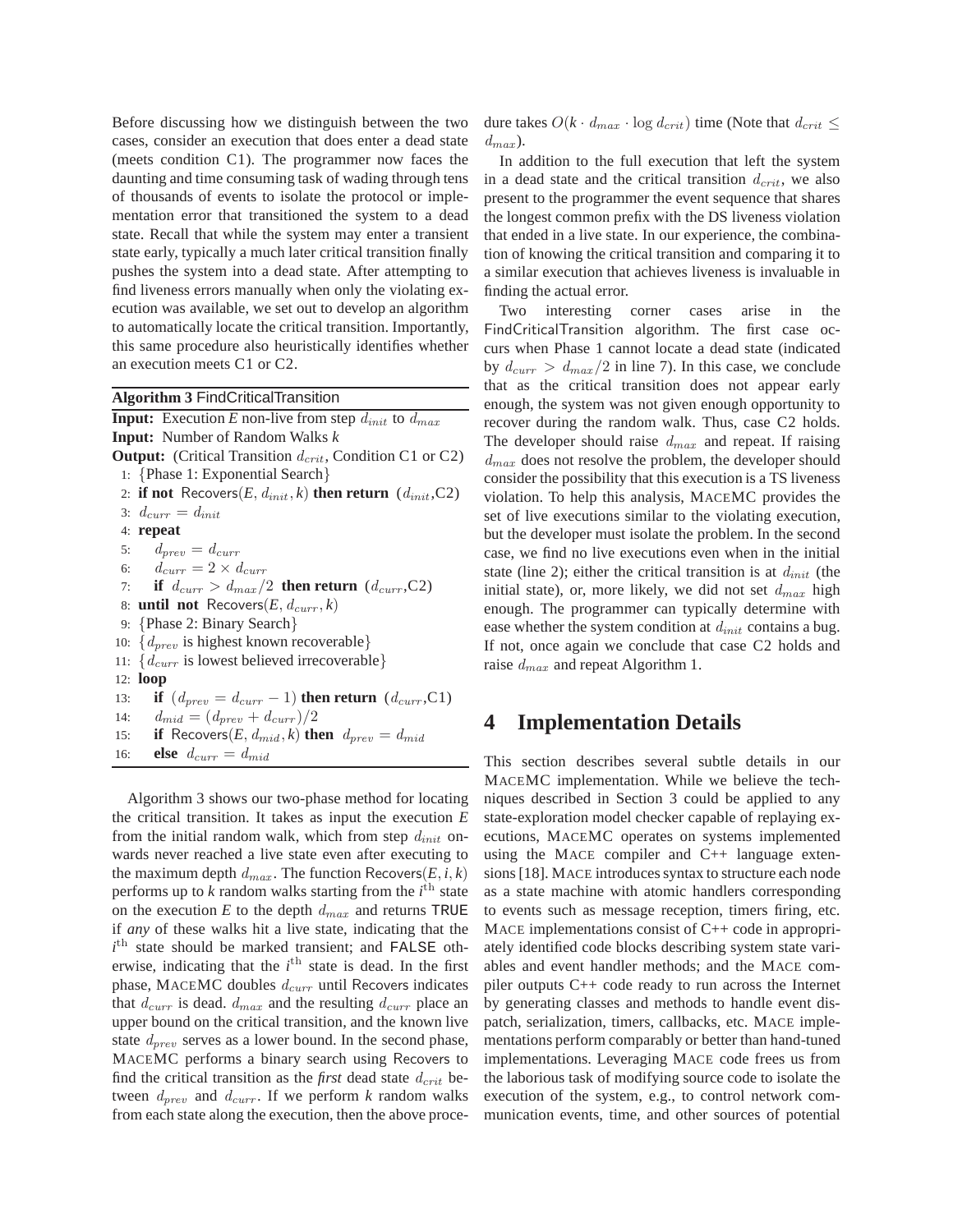input. Thus, using MACE-implemented systems dramatically improves the accessibility of model checking to the typical programmer.

### **4.1 Preparing the System**

To model check a system, the user writes a driver application suitable for model checking that should initialize the system, perform desired system input events, and check high-level system progress with liveness properties. For example, to look for bugs in a file distribution protocol, the test driver could have one node supply the file, and the remaining nodes request the file. The liveness property would then require that all nodes have received the file and the file contents match. Or for a consensus protocol, a simulated driver could propose a different value from each node, and the liveness property would be that each node eventually chooses a value and that all chosen values match. The MACEMC application links with the simulated driver, the user's compiled MACE object files, and MACE libraries. MACEMC simulates a distributed environment to execute the system—loading different simulator-specific libraries for random number generation, timer scheduling, and message transport—to explore a variety of event orderings for a particular system state and input condition.

**Non-determinism** To exhaustively and correctly explore different event orderings of the system, we must ensure that the model checker controls all sources of non-determinism. So far, we have assumed that the scheduling of pending (node, event) pairs accounts for all non-determinism, but real systems often exhibit nondeterminism *within* the event handlers themselves, due to, e.g., randomized algorithms and comparing timestamps. When being model checked, MACE systems automatically use the deterministic simulated random number generator provided by MACEMC and the support for simulated time, which we discuss below. Furthermore, we use special implementations of the MACE libraries that internally call Toss at every non-deterministic choice point. For example, the TCP transport service uses Toss to decide whether to break a socket connection, the UDP transport service uses Toss to determine which message to deliver (allowing out-of-order messages) and when to drop messages, and the application simulator uses Toss to determine whether to reset a node. Thus, by systematically exploring the *sequences* of return values of Toss (as described in MaceMC Search in the previous section), MACEMC analyzes all different sequences of internal non-deterministic choices. Additionally, this allows MACEMC to deterministically replay executions for a given sequence of choices.

**Time** Time introduces non-determinism, resulting in executions that may not be replayable or, worse, impossible in practice. For example, a system may branch based on the relative value of timestamps (e.g., for message timeout). But if the model checker were to use actual values of time returned by gettimeofday(), this comparison might always be forced along one branch as the simulator fires events faster than a live execution. Thus, MACEMC must represent time abstractly enough to permit exhaustive exploration, yet concretely enough to only explore feasible executions. In addition, MACEMC requires that executions be deterministically replayable by supplying an identical sequence of chosen numbers for all non-deterministic operations, including calls to gettimeofday.

We observed that systems tend to use time to: (i) manage the passage of real time, e.g., to compare two timestamps when deciding whether a timeout should occur, or, (ii) export the equivalent of monotonically increasing sequence numbers, e.g., to uniquely order a single node's messages. Therefore, we address the problem of managing time by introducing two new MACE object primitives—MaceTime and MonotoneTime to obtain and compare time values. When running across a real network, both objects are wrappers around gettimeofday. However, MACEMC treats every comparison between MaceTime objects as a call to Toss and implements MonotoneTime objects with counters. Developers concerned with negative clock adjustments (and more generally non-monotone MonotoneTime implementations) can strictly use MaceTime to avoid missing bugs, at the cost of extra states to explore. Compared to state of the art model checkers, this approach frees developers from manually replacing time-based nondeterminism with calls to Toss, while limiting the amount of needless non-determinism.

### **4.2 Mitigating State Explosion**

One stumbling block for model-checking systems is the exponential explosion of the state space as the search depth increases. MACEMC mitigates this problem using four techniques to find bugs deep in the search space.

**1. Structured Transitions** The event-driven, nonblocking nature of MACE code significantly simplifies the task of model-checking MACE implementations and improves its effectiveness. In the worst case, a model checker would have to check all possible orderings of the assembler instructions across nodes with pending events, which would make it impractical to explore more than a few hundred lines of code across a small number of nodes. Model checkers must develop techniques for identifying larger atomic steps. Some use manual marking, while others interpose communication primitives. Non-blocking, atomic event handlers in MACE allow us to use event-handler code blocks as the fundamental unit of execution. Once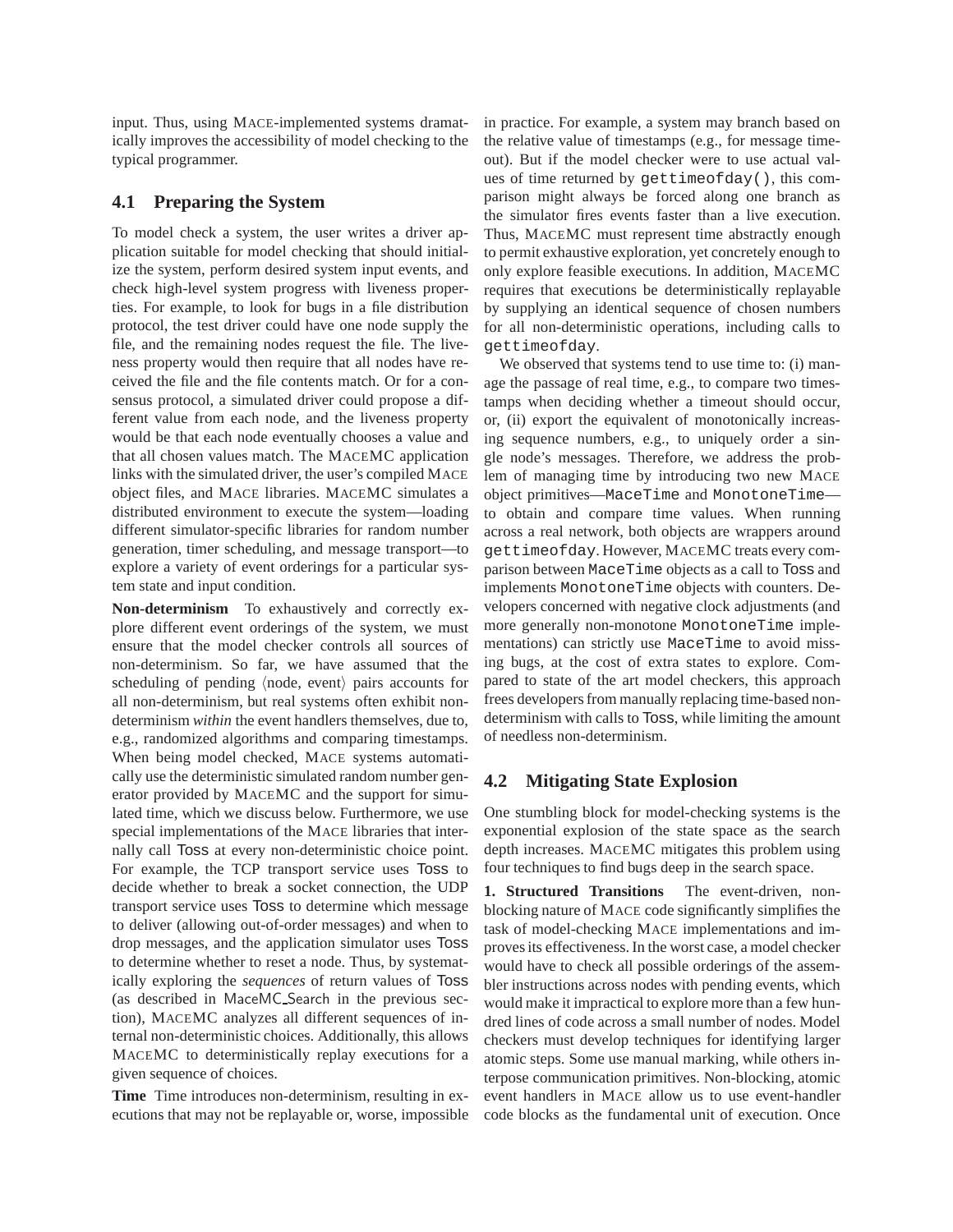a given code block runs to completion, we return control to MACEMC. At this point, MACEMC checks for violations of any safety or liveness conditions based on global system state.

**2. State Hashing** When the code associated with a particular event handler completes without a violation, MACEMC calculates a hash of the resulting system state. This state consists of the concatenation of the values of all per-node state variables and the contents of all pending, system-wide events. The programmer may optionally annotate MACE code to ignore the value of state variables believed to not contribute meaningfully to the uniqueness of global system state, or to format the string representation into a canonical form to avoid unneeded state explosion (such as the order of elements in a set). MaceMC Simulator checks the hash of a newly-entered state against all previous state hashes. When it finds a duplicate hash, MACEMC breaks out of the current execution and begins the next sequence. In our experience, this allows MACEMC to avoid long random walks for 50-90 percent of all executions, yielding speedups of 2-10.

**3. Stateless Search** MACEMC performs backtracking by re-executing the system with the sequence of choices used to reach an earlier state, similar to the approach taken by Verisoft [11]. For example, to backtrack from the system state characterized by the sequence  $(0, 4, 0)$  to a subsequent system state characterized by choosing the sequence  $\langle 0, 4, 1 \rangle$ , MACEMC reruns the system from its initial state, re-executing the event handlers that correspond to choosing events 0 and 4 before moving to a different portion of the state space by choosing the event associated with value 1. This approach is simple to implement and does not require storing all of the necessary state (stack, heap, registers) to restore the program to an intermediate state. However, it incurs additional CPU overhead to reexecute system states previously explored. We have found trading additional CPU for memory in this manner to be reasonable because CPU time has not proven to be a limitation in isolating bugs for MACEMC. However, the stateless approach is not fundamental to MACEMC—we are presently exploring hybrid approaches that involve storing some state such as sequences for best-first searching or state for checkpointing and restoring system states to save CPU time.

**4. Prefix-based Search** Searching from an initial global state suffers the drawback of not reaching significantly past initialization for the distributed systems we consider. Further, failures during the initial join phase do not have the opportunity to exercise code paths dealing with failures in normal operation because they simply look like an aborted join attempt (e.g., resulting from dropped messages) followed by a retry. To find violations in steadystate system operation, we run MACEMC to output a number of live executions of sufficient length, i.e., executions where all liveness conditions have been satisfied, all nodes have joined, and the system has entered steadystate operation. We then proceed as normal from one of these live prefixes with exhaustive searches for safety violations followed by random walks from the perimeter to isolate and verify liveness violations. We found the PAS-TRY bug described in the introduction using a prefix-based search.

#### **4.3 Biasing Random Walks**

We found that choosing among the set of all possible actions with equal probability had two undesirable consequences. First, the returned error paths had unlikely event sequences that obfuscated the real cause of the violation. For example, the system generated a sequence where the same timer fired seven times in a row with no intervening events, which would be unlikely in reality. Second, these unlikely sequences slowed system progress, requiring longer random walks to reach a live state. Setting  $d_{max}$  large enough to ensure that we had allowed enough time to reach live states slowed FindCriticalTransition by at least a factor of ten.

We therefore modified Toss to take a set of weights corresponding to the rough likelihood of each event occurring in practice. Toss returns an event chosen randomly with the corresponding probabilities. For example, we may prioritize application events higher than message arrivals, and message arrivals higher than timers firing. In this way, we *bias* the system to search event sequences in the random walk with the hope of reaching a live state sooner, if possible, and making the error paths easier to understand.

Biasing the random walks to common sequences may run counter to the intuition that model checkers should push the system into corner conditions difficult to predict or reason about. However, recall that we run random walks only after performing exhaustive searches to a certain depth. Thus, the states reached by the periphery of the exhaustive search encompass many of these tricky corner cases, and the system has already started on a path leading to—or has even entered—a dead state.

One downside to this approach is that the programmer must set the relative weights for different types of events. In our experience, however, every event has had a straightforward rough relative probability weighting. Further, the reductions in average depth before transitioning to a live state and the ease of understanding the violating executions returned by MACEMC have been worthwhile. If setting the weights proves challenging for a particular system, MACEMC can be run with unbiased random walks.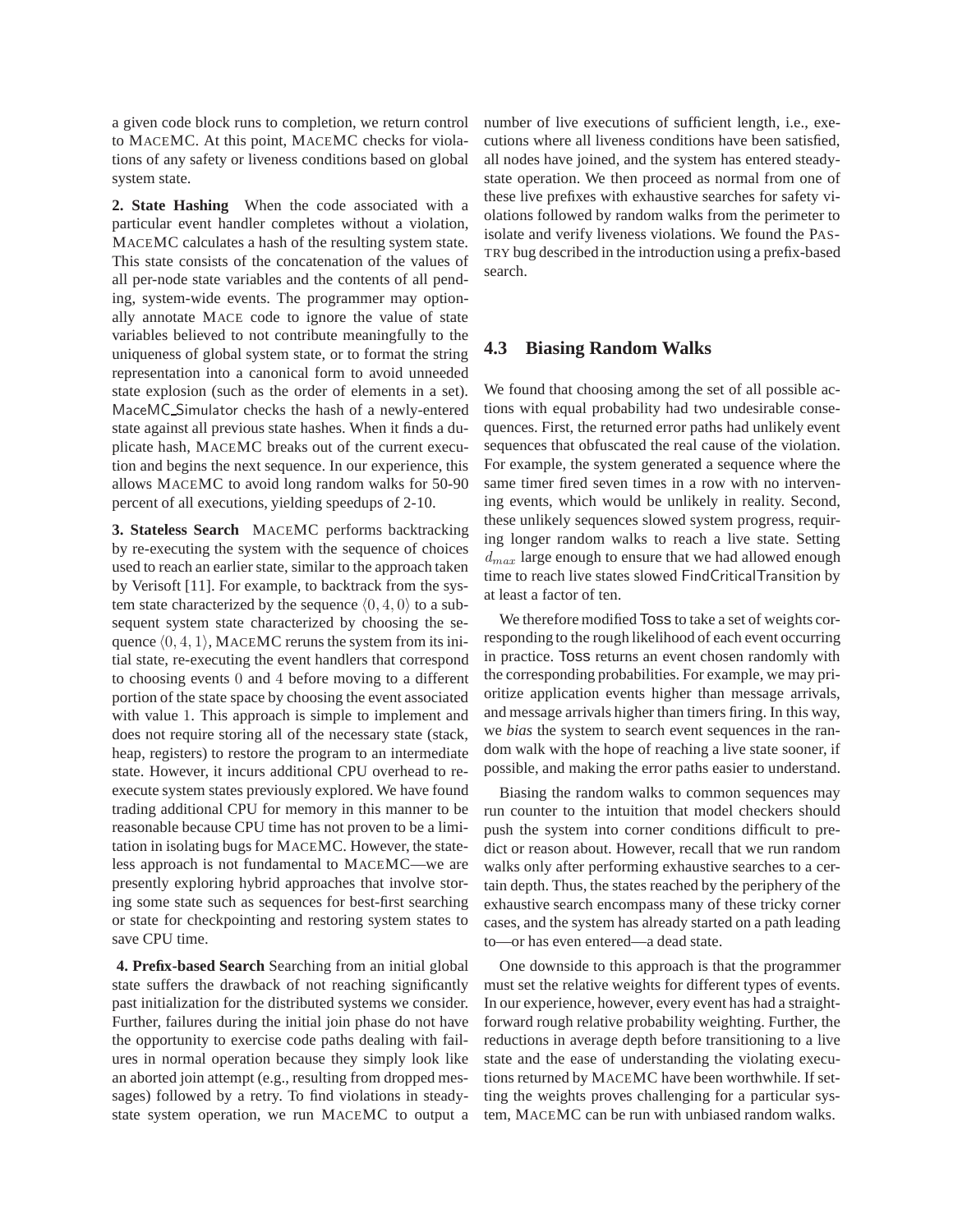

Figure 2: CDF of simulator steps to a live state at a search depth of 15.

#### **4.4 Tuning MACEMC**

In addition to event weights discussed above, MACEMC may be tuned by setting  $d_{max}$  (random walk depth), k (number of random walks), and a wide variety of knobs turning features on and off. Feature knobs include whether to test node failures, socket failures, UDP drops, UDP reordering, and the number of simulated nodes, and are generally easy to set based on the target test environment.

Setting  $k$  is a bit more complex.  $k$  represents the tradeoff between the time to complete the critical transition algorithm and the possibility that the reported critical transition is before the actual critical transition. This occurs when  $k$  random executions of  $d_{max}$  steps did not satisfy liveness, but some other path could have. We informally refer to this occurrence as "near dead". In our tests, we general use  $k$  between 20 and 60. At 60, we have not observed any prematurely reported critical transitions, while at 20 we occasionally observe the reported critical transition off by up to 2 steps. To tune  $k$ , the programmer considers the output critical transition. If it is not obvious why it is the critical transition, the programmer can increase  $k$ and re-run to refine the results.

Finally, we discuss how to set  $d_{max}$ . We ran MACEMC over four systems using random walks to sample the state space beyond an exhaustive search to 15 steps. Figure 2 plots the fraction of executions that reached the first live state at a given depth. What we observe is that in these four systems, since all sample executions reached a live state by 10,000 steps, a random execution that takes 80,000 steps to reach a live state would be a significant outlier, and likely somewhere along the execution it became trapped in a region of dead states. Setting  $d_{max}$  too low generally leads to the critical transition algorithm reporting condition C2, which is what we treat as the signal to increase  $d_{max}$ .

Figure 2 also illustrates that the depths required to

initially reach a live state are much greater than what can be found with exhaustive search. MACEMC found only 60% of executions reached a live state for MACE-TRANSPORT after considering 50 steps (the edge of what can be exhaustively searched using state-of-the-art model checkers), less than 1% of executions for RANDTREE and CHORD, and none of the executions for PASTRY.

### **5 MACEMC Debugger**

Although MACEMC flags violating executions and identifies the critical transition that likely led the system to a dead state, the developer must still understand the sequence of events to determine the root cause of the error. This process typically involves manually inspecting the log files and hand-drawing sketches of evolving system state. To simplify this process, we built MDB, our debugging tool with support for interactive execution, replay, log analysis, and visualization of system state across individual nodes and transitions. MDB is similar in function to other work in distributed debuggers such as the WiDS Checker [22] and Friday [10]. MDB allows the programmer to: (i) perform single step system execution both forward and backward, (ii) jump to a particular step, (iii) branch execution from a step to explore a different path, (iv) run to liveness, (v) select a specific node and step through events only for that node, (vi) list all the steps where a particular event occurred, (vii) filter the log using regular expressions, and (viii) *diff* the states between two steps or the same step across different executions by comparing against a second, similar log file.

MDB also generates event graphs that depict inter-node communication. It orders the graph by nodes on the xaxis and simulator steps on the y-axis. Each entry in the graph describes a simulated event, including the transition call stack and all message fields. Directional arrows represent message transmissions, and other visual cues highlight dropped messages, node failures, etc.

MDB recreates the system state by analyzing detailed log files produced by MACEMC. While searching for violations, MACEMC runs with all system logging disabled for maximum efficiency. Upon discovering a violation, MACEMC automatically replays the path with full logging. The resulting log consists of annotations: (i) written by the programmer, (ii) generated automatically by the MACE compiler marking the beginning and end of each transition, (iii) produced by the simulator runtime libraries, such as timer scheduling and message queuing and delivery, and (iv) generated by the simulator to track the progress of the run, including random number requests and results, the node simulated at each step, and the state of the entire system after each step. For our runs, logs can span millions of entries (hundreds to thousands of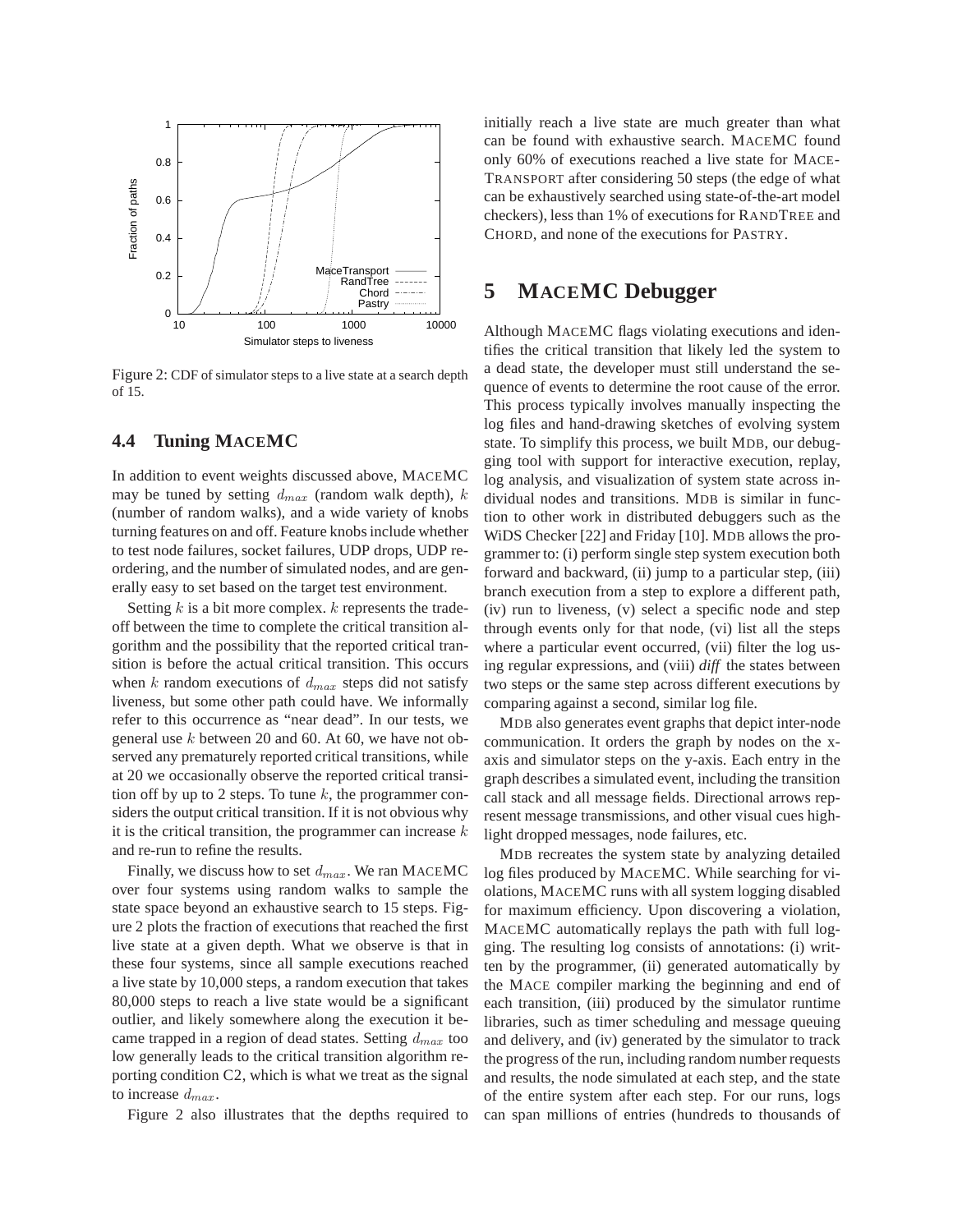```
$ ./mdb error.log
(mdb 0) j 5
(mdb 5) filediff live.log
. . .
localaddress=2.0.0.1:10201
out=[
− OutgoingConnection(1.0.0.1:10201, connection=ConnectionInfo(cwnd=2, packetsSent=2, acksReceived=1, packetsRetransmitted=0),
       inflight=[ 6002 → MessageInfo(seq=6002, syn=0, retries=0, timeout=true)],
       − rtbuf=[ ], sendbuf=[ ], curseq=6002, dupacks=0, last=6001)
+ OutgoingConnection(1.0.0.1:10201, connection=ConnectionInfo(cwnd=1, packetsSent=1, acksReceived=0, packetsRetransmitted=0),
+ inflight=[ 6001 → MessageInfo(seq=6001, syn=1, retries=0, timeout=true) ],
+ rtbuf=[ ], sendbuf=[ MessageInfo(seq=6002, syn=0, timer=0, retries=0, timeout=true) ], curseq=6002, dupacks=0, last=0)
]
in=[ ]
−timer<retransmissionTimer>([dest=1.0.0.1:10201, msg=MessageInfo(seq=6002, syn=0, retries=0, timeout=true)])
+timer<retransmissionTimer>([dest=1.0.0.1:10201, msg=MessageInfo(seq=6001, syn=1, retries=0, timeout=true)])
. . .
```
Figure 3: MDB session. Lines with differences are shown in italics (− indicates the error log, + the live log), with differing text shown in bold. The receiver is IP address 1.0.0.1 and the sender is 2.0.0.1.



Figure 4: Automatically generated event graph for MACE-TRANSPORT liveness bug.

#### megabytes).

To demonstrate the utility of our debugging tools for diagnosing and fixing errors, we consider a case study with a bug in MACETRANSPORT: a reliable, in-order, message delivery transport with duplicate-suppression and TCP-friendly congestion-control built over UDP. Unlike TCP, MACETRANSPORT is fundamentally messagerather than stream-oriented, making it a better match for certain higher-level application semantics. As such, rather than using sequence numbers to denote byte offsets as with TCP, MACETRANSPORT assigns an incrementing sequence number to each packet. To obtain lower-latency communication, MACETRANSPORT avoids a three-way handshake to establish initial sequence numbers. A key high-level liveness property for MACETRANSPORT is that

eventually every message should be acknowledged (unless the connection closes).

MACEMC found a violating execution of the "AllAcked" property in Table 1, where a sender attempts to send two messages to a receiver. Figure 4 shows a pictorial version of the event graphs automatically generated by MDB; the actual event graph is text-based for convenience and contains more detail. In Step 1, the sender sends a data packet with the SYN flag set and sequence number 2001. In Step 2, the retransmission timer causes the connection to close and MACETRANS-PORT signals an error to the application. The application responds by attempting to resend the packet, causing MACETRANSPORT to open a new connection with sequence number 6001. At this point, both the old "SYN 2001" and the new "SYN 6001" packets are in flight. In Step 3, the network delivers the packet for the new 6001 connection, and the receiver replies by sending an "ACK 6001" message. In Step 4, the network delivers the out-of-order "SYN 2001" message, and the receiver responds by closing the connection on 6001, thinking it is stale, and opening a new incoming connection for 2001.

Unfortunately, in Step 5 (the critical transition) the sender receives the "ACK 6001." Believing the 6000 sequence connection to be established, the sender transmits "DATA 6002," at odds with the receiver's view. From here on, the execution states are dead as the receiver keeps ignoring the "DATA 6002" packet, sending ACKs for the 2001 connection instead, while the sender continues to retransmit the "DATA 6002" packet, believing it to be the sequence number for the established connection.

We illustrate a portion of an MDB session analyzing this bug in Figure 3. We load the error log in MDB, jump to the critical transition step (5), and *diff* the state with the live path with the longest shared prefix (output by MACEMC while searching for the critical tran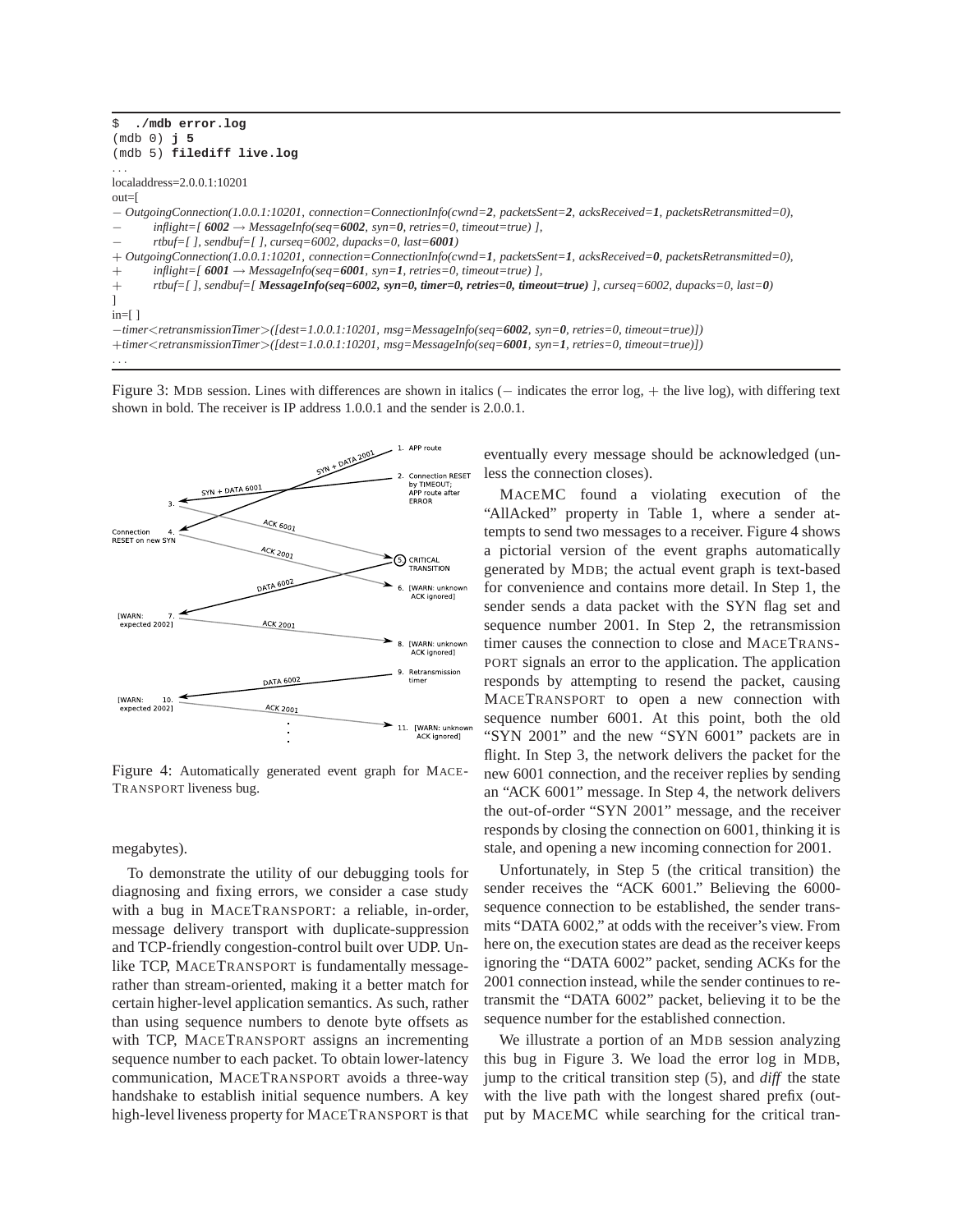sition (see §3.2)). The excerpt shows the state for the sender node. The key insight from this output is that in the live execution (lines indicated with  $+)$ , the retransmission timer is scheduled with "SYN 6001," meaning that the packet could be retransmitted and the receiver could become resynchronized with the sender. Comparing the differences with the violating execution (lines indicated with −), where 6001 has been removed from the *inflight* map and timer because of the ACK, allows us to identify and fix the bug by attaching a monotonically increasing identifier in the SYN packets, implemented using a MonotoneTime object. Now, when the receiver gets the "SYN 2001" message out of order, it correctly concludes from the identifier that the message is stale and should be ignored, allowing acknowledgment of the "DATA 6002" message.

# **6 Experiences**

We have used MACEMC to find safety and liveness bugs in a variety of systems implemented in MACE, including a reliable transport protocol, an overlay tree, PAS-TRY, and CHORD. With the exception of CHORD, we ran MACEMC over mature implementations manually debugged both in local- and wide-area settings. MACEMC found several subtle bugs in each system that caused violations of high-level liveness properties. All violations (save some found in CHORD, see below) were beyond the scope of existing software model checkers because the errors manifested themselves at depths far beyond what can be exhaustively searched. We used the debugging process with CHORD as control—we first performed manual debugging of a new implementation of CHORD and then employed MACEMC to compare the set of bugs found through manual and automated debugging.

Table 2 summarizes the bugs found with MACEMC to date. This includes 52 bugs found in four systems. Spanning the three mature systems, the 33 bugs across 1500 lines of MACE code correspond to one bug for every 50 lines of code. MACEMC actually checks the generated C++ code, corresponding to one bug for every 250 lines of code. In the only comparable check of a complex distributed system, CMC found approximately one bug for every 300 lines of code in three versions of the AODV routing protocol [25]. Interestingly, more than 50% of the bugs found by CMC were memory handling errors (22/40 according to Table 4 [25]) and all were safety violations. The fact that MACEMC finds nearly the same rate of errors while focusing on an entirely different class of liveness errors demonstrates the complementary nature of the bugs found by checking for liveness rather than safety violations. To demonstrate the nature and complexity of liveness violations we detail two representative violations be-

| System        | Bugs | Liveness | Safety | <b>LOC</b> |
|---------------|------|----------|--------|------------|
| MaceTransport | 11   |          |        | 585/3200   |
| RandTree      | 17   | 12       | 5      | 309/2000   |
| Pastry        | 5    | 5        |        | 621/3300   |
| Chord         | 19   |          | 10     | 254/2200   |
| <b>Totals</b> | 52   | 31       | 21     |            |

Table 2: Summary of bugs found for each system. LOC=Lines of code and reflects both the MACE code size and the generated C++ code size.

low; we leave a detailed discussion of each bug we found to a technical report [17].

Typical MACEMC run times in our tests have been from less than a second to a few days. The median time for the search algorithm has been about 5 minutes. Typical critical-transition algorithm runtimes are from 1 minute to 3 hours, with the median time being about 9 minutes.

**RANDTREE** implements a random overlay tree with a maximum degree designed to be resilient to node failures and network partitions. This tree forms the backbone for a number of higher-level aggregation and gossip services including our implementations of Bullet [21] and Ran-Sub [20]. We have run RANDTREE across emulated and real wide-area networks for three years, working out most of the initial protocol errors.

RANDTREE nodes send a "Join" message to a bootstrap node, who in turn forwards the request up the tree to the root. Each node then forwards the request randomly down the tree to find a node with available capacity to take on a new child. The new parent adds the requesting node to its child set and opens a TCP connection to the child. A "JoinReply" message from parent to child confirms the new relationship.

*Property.* A critical high-level liveness property for RANDTREE (and other overlay tree implementations) is that all nodes should eventually become part of a single spanning tree.

We use four separate MACE liveness properties to capture this intuition: (i) there are no loops when following parent pointers, (ii) a node is either the root or has a parent, (iii) there is only one root (shown in Table 1), and (iv) each node N's parent maintains it as a child, and N's children believe  $N$  to be their parent.

*Violation.* MACEMC found a liveness violation where two nodes  $A, D$  have a node  $C$  in their child set, even though  $C$ 's parent pointer refers to  $D$ . Along the violating execution,  $C$  initially tries to join the tree under  $B$ , which forwards the request to  $A$ . A accepts  $C$  as a child and sends it a "JoinReply" message. Before establishing the connection, C experiences a node reset, losing all state. A, however, now establishes the prior connection with the new C, which receives the "JoinReply' and ignores it (having been reinitialized). Node  $C$  then attempts to join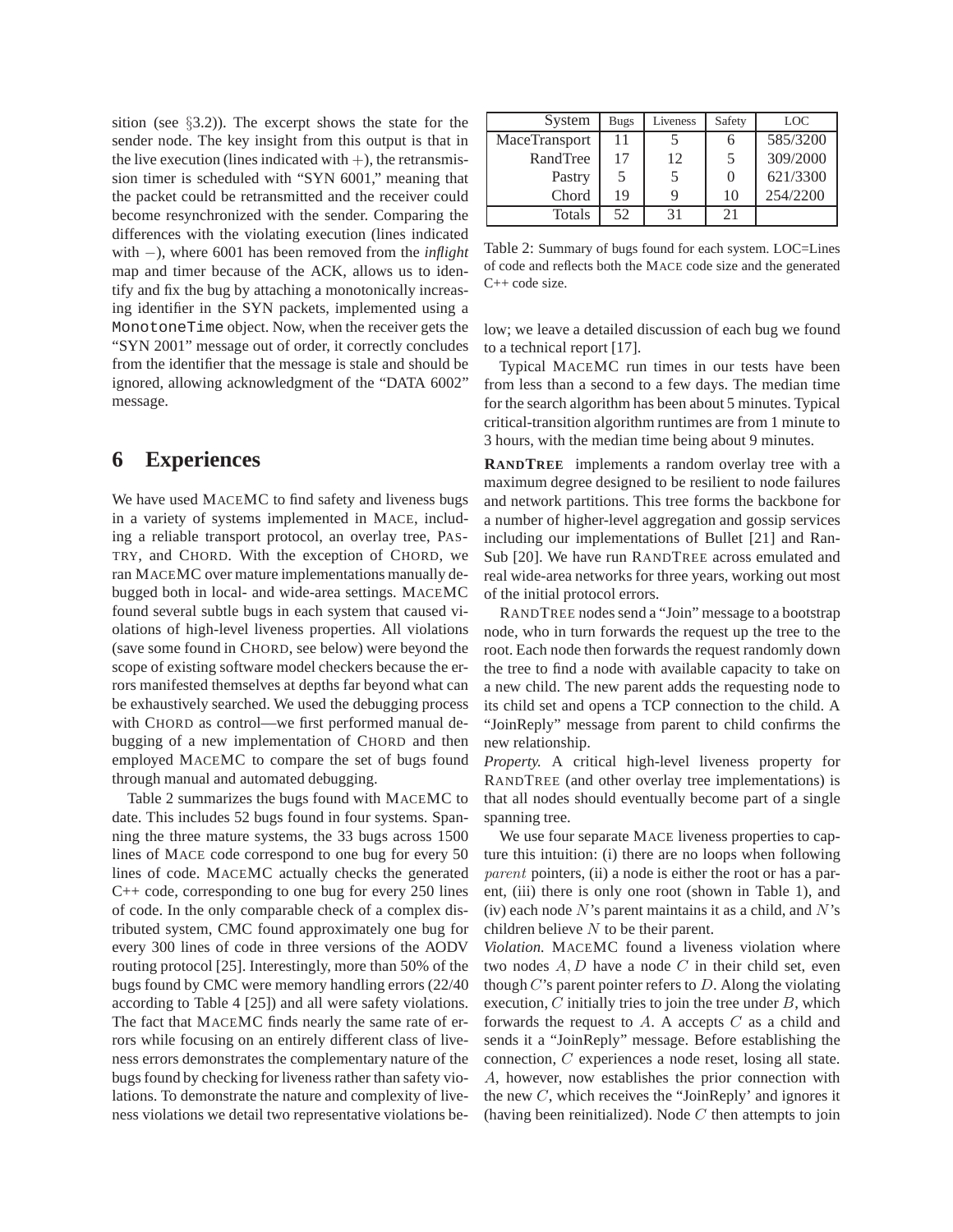the tree but this time is routed to  $D$ , who accepts  $C$  as a child. Node A assumes that if the TCP socket to C does not break, the child has received the "JoinReply" message and therefore does not perform any recovery. Thus, C forever remains in the child sets of A and D.

*Bug.* The critical transition for this execution is the step where  $C$  receives the "JoinReply" from  $A$ . MDB reveals that upon receiving the message,  $C$  ignores the message completely, without sending a "Remove" message to A. Along the longest live *alternate* path found from the state prior to the critical transition, we find that instead of receiving  $A$ 's join reply message,  $C$  gets a request from the higher-level application asking it to join the overlay network, which causes  $C$  to transition into a "joining" mode from its previous "init" mode. In this alternate path, C subsequently receives A's "JoinReply" message, and correctly handles it by sending A a "Remove" message. Thus, we deduced that the bug was in  $C$ 's ignoring of "JoinReply" messages when in the "init" mode. We fix the problem by ensuring that a "Remove" reply is sent in this mode as well.

**CHORD** specifies a key-based routing protocol [30]. CHORD structures an overlay in a ring such that nodes have pointers to their successor and predecessor in the key-space. To join the overlay a new node gets its predecessor and successor from another node. A node inserts itself in the ring by telling its successor to update its predecessor pointer, and a stabilize procedure ensures global successor and predecessor pointers are correct through each node probing its successor.

*Property.* We use a liveness property to specify that all nodes should eventually become part of a single ring (see Table 1). This minimal correctness condition guarantees that routing reach the correct node.

*Violation.* MACEMC found a liveness violation in the very first path it considered. This was not unexpected, given that CHORD had not been tested yet. However, the critical transition algorithm returned transition 0 and condition C2, implying that the algorithm could not determine if the path had run long enough to reach liveness.

Looking at the event graph, we saw the nodes finished their initial join quickly (step 11), and spent the remaining steps performing periodic recovery. This process suggested that the system as a whole was dead, since reaching a live state would probably not require tens of thousands of transitions when the initial join took only 11.

MDB showed us that mid-way through the execution, client0's successor pointer was client0 (implying that it believed it was in a ring of size 1), which caused the liveness predicate to fail. The other nodes' successor pointers correctly followed from client1 to client2 to client0. We believed the *stabilize* procedure should correct this situation, expecting client2 to discover that client0 (its successor) was in a self-loop and correct the situation. Looking at this procedure in the event graph, we saw that there was indeed a probe from client2 to client0. However, client2 ignored the response to this probe. We next jumped to the transition in MDB corresponding to the probe response from the event graph. In fact, client0 reported that client2 was its predecessor, so client2 did not correct the error.

Starting at the initial state in MDB we stepped through client0's transitions, checking its state after each step to see when the error symptom occurs. After 5 steps, client0 receives a message that causes it to update its predecessor but *not* its successor, thus causing the bug.

*Bug.* This problem arose because we based our original implementation of CHORD on the original protocol [30], where a joining node explicitly notified its predecessor that it had joined. We then updated our implementation to the revised protocol [31], which eliminated this notification and specified that all routing state should be updated upon learning of a new node. However, while we removed the join notification in our revisions, we failed to implement the new requirements for updating routing state, which we overlooked because it concerned a seemingly unrelated piece of code. We fixed the bug by correctly implementing the new protocol description.

Overall, both our manual testing and model checking approaches found slightly different sets of bugs. On the one hand, manual testing found many of the correctness bugs and also fixed several performance issues (which cannot be found using MACEMC). Manual testing required that we spend at least half of our time trying to determine whether or not an error even occurred. A single application failure may have been caused by an artifact of the experiment, or simply the fact that the liveness properties had not yet been satisfied. Because of these complexities, identifying errors by hand took anywhere from 30 minutes to several hours per bug.

On the other hand, MACEMC did find some additional correctness bugs and moreover required less human time to locate the errors. MACEMC examines the state-snapshot across all nodes after each atomic event and reports only known bugs, thereby eliminating the guesswork of determining whether an error actually occurred. Furthermore, the model checker outputs which property failed and exactly how to reproduce the circumstances of the failure. MACEMC also produces a verbose log and event graph, and in the case of liveness violations, an alternate path which would have been successful. These features make it much easier to verify and identify bugs using MACEMC, without the hassle of conducting experiments that require running many hosts on a network. We spent only 10 minutes to an hour using MACEMC to find the same bugs that we painstakingly identified earlier with manual testing; and we found the new bugs (those not caught with manual testing) in only tens of minutes.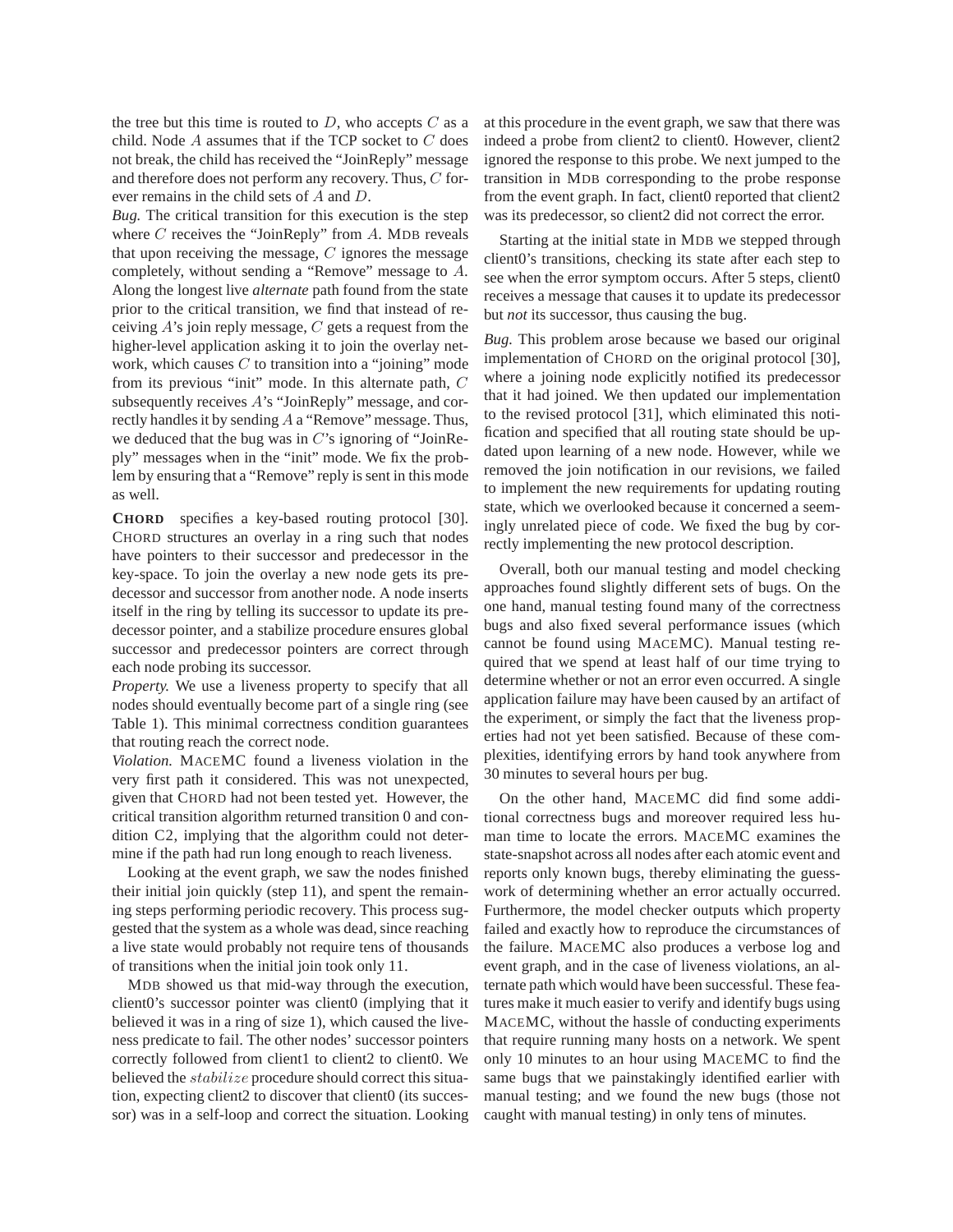### **7 Related Work**

Our work is related to several techniques for finding errors in software systems that fall under the broad umbrella of Model Checking.

**Classical Model Checking.** "Model Checking," i.e., checking a system described as a graph (or a Kripke structure) was a model of a temporal logic formula independently invented in [6, 27]. Advances like *Symmetry Reduction, Partial-Order Reduction*, and *Symbolic Model Checking* have enabled the practical analysis of hardware circuits [2, 23], cache-coherence and cryptographic protocols [9], and distributed systems and communications protocols [15], which introduced the idea of state-hashing used by MACEMC. However, the tools described above require the analyzed software to be specified in a toolspecific language, using the state graph of the system constructed either before or during the analysis. Thus, while they are excellent for quickly finding *specification* errors early in the design cycle, it is difficult to use them to verify the systems *implementations*. MACEMC by contrast tests the C++ implementation directly, finding bugs both in the design and the implementation.

**Model Checking by Random Walks.** West [32] proposed the idea of using random walks to analyze networking protocols whose state spaces were too large for exhaustive search. Sivaraj and Gopalakrishnan [29] propose a method for iterating exhaustive search and random walks to find bugs in cache-coherence protocols. Both of the above were applied to check safety properties in systems described using specialized languages yielding finite state systems. In contrast, MACEMC uses random walks to find liveness bugs by classifying states as dead or transient, and further, to pinpoint the critical transition.

**Model Checking by Systematic Execution.** Two model checkers that directly analyze implementations written in C and C++ are VERISOFT [11] and CMC [25]. VERISOFT views the entire system as several *processes* communicating through message queues, semaphores and shared variables *visible* to VERISOFT. It schedules these processes and traps calls that access shared resources. By choosing the process to execute at each such trap point, the scheduler can exhaustively explore all possible interleavings of the processes' executions. In addition, it performs stateless search and partial order reduction allowing it to find critical errors in a variety of complex programs. Unfortunately, when we used VERISOFT to model-check MACE services, it was unable to exploit the atomicity of MACE's transitions, and this combined with the stateless search meant that it was unable to exhaustively search to the depths required to find the bugs MACEMC found. A more recent approach, CMC [25], also directly executes the code and explores different executions by interposing at the scheduler level. CMC has found errors in im-

plementations of network protocols [24] and file systems [34]. JAVAPATHFINDER [14] takes an approach similar to CMC for JAVA programs. Unlike VERISOFT, CMC, and JAVAPATHFINDER, MACEMC addresses the challenges of finding liveness violations in systems code and simplifying the task of isolating the cause of a violation.

**Model Checking by Abstraction.** A different approach to model checking software implementations is to first *abstract* them to obtain a finite-state model of the program, which is then explored exhaustively [3, 4, 7, 8, 12, 16] or up to a bounded depth using a SAT-solver [5, 33]. Of the above, only FEAVER and BANDERA can be used for liveness-checking of concurrent programs, and they require a user to manually specify how to abstract the program into a finite-state model.

**Isolating Causes from Violations.** Naik et al. [26] and Groce [13] propose ways to isolate the cause of a safety violation by computing the difference between a violating run and the closest non-violating one. MACEMC instead uses a combination of random walks and binary search to isolate the critical transition causing a liveness violation, and then uses a live path with a common prefix to help the programmer understand the root cause of the bug.

# **8 Conclusions**

The most insidious bugs in complex distributed systems are those that occur after some unpredictable sequence of asynchronous interactions and failures. Such bugs are difficult to reproduce—let alone fix—and typically manifest themselves as executions where the system is unable to *ever* enter some desired state after an error occurs. In other words, these bugs correspond to violations of *liveness* properties that capture the designer's intention of how the system should behave in steady-state operation. Though prior software model checkers have dramatically improved our ability to find and eliminate errors, elusive bugs like the subtle error we found in PASTRY have been beyond their reach, as they only find violations of *safety* properties.

We have described techniques that enable software model checkers to heuristically isolate the complex bugs that cause liveness violations in systems implementations. A key insight behind our work is that many interesting liveness violations correspond to the system entering a *dead* state, from which recovery to the desired state is impossible. Though a safety property describing dead states exists mathematically, it is often too complex and implementation-specific for the programmer to specify without knowing the exact bug in the first place. Thus, we have found that the process of finding the errors that cause liveness violations often reveals previously unknown safety properties, which can be used to